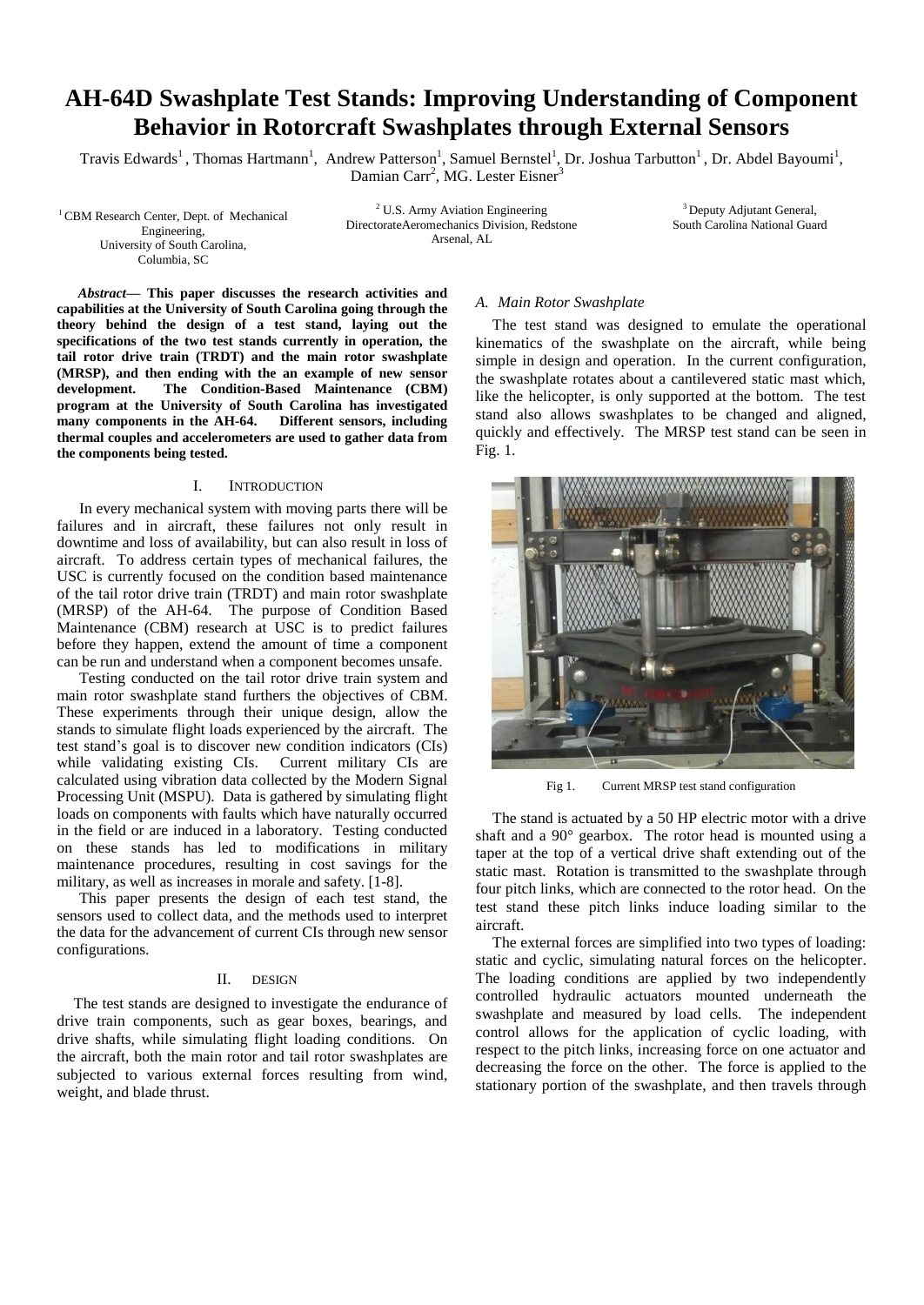the bearing to the rotating portion and into the rotor head through the pitch links.

The current research uses the MRSP test stand to evaluate failure progression of seeded fault articles, and to develop algorithms to for fault progression using external acoustic sensors.

## *B. Tail Rotor Swashplate*

The TRDT allows multiple components from the AH-64 to be evaluated simultaneously. Articles on the stand are the forward hanger bearing, aft hanger bearing, intermediate gearbox, tail rotor gearbox, and tail rotor swashplate. These components are driven by a computer controlled 800 HP motor. Torque is generated by a similar motor that is connected to the output shaft and able to place a load of 1200 ft-lbs on the system while also generating up to 70% of the energy to be put back into the original motor. Normal operating speed of the test stand is 4863 rpm with the tail rotor output being 1417 rpm. The test stand is shown in Fig 2.



Fig 2. A view of the entire TRDT test stand

Recently the tail rotor swashplate (TRSP) has been added to the TRDT test stand with the hopes of furthering testing capabilities with an additional component. To implement these changes new components including the TRSP, spherical bearing, and hydraulic cylinders were added to the stand to allow for swashplate testing. An additional benefit is that more sensors can be tested. For example, adding strain gauges to the pitch links creates the opportunity to verify the pitch link loads, and to also quantify the load experienced during regular aircraft operation.

TRSP loading operates under the same principle as the MRSP; using two hydraulic cylinders, one for cyclic loading, one for static loading. The static actuator is attached to a bell crank at the base of the swashplate which transmits the static load to each of the pitch links equally. The cyclic load is created by a customized clevis that houses a wheel on the end of a hydraulic actuator. To create a cyclic load, the wheel presses into a plate connected to a spherical bearing and transfers the negative load to the pitch link 180° away from the wheel.

On the TRDT stand, research is being conducted into the failure progression of seeded fault articles, and new sensing methods such as strain gaged pitch links for monitoring Tail Rotor load.



Fig 3. Overhead view of the current configuration of the test stand with the addition of the TRSP

The components are labeld in Fig 3. as follows: A is the static hydraulic cylinder, B is the tail rotor gearbox, C is the TRSP, D is a pitch link, and E is the cyclic hydraulic cylinder.

#### III. SENSORS

## *A. MSPU Accelerometers*

A condition indicator is a scalar value derived from different types of data. The vibration data is collected and saved in the time domain. For frequency monitoring purposes and subsequent analysis, the fast-Fourier Transform is performed converting this data into the frequency domain.. These scalar values are often represented with colors such as green, yellow, and red, or keywords such as Normal, Caution, and Exceeded [10].

Condition Indicator values are based on the magnitude of vibration recorded by accelerometers attached to the MSPU. The two modes of data acquisition built into the MSPU are called Survey and Monitor. Surveys are the primary source of information, when trying to determine a component's health. Surveys are regularly scheduled at the FPG 101 loading profile, creating a standard load against which the measurements can be compared. Fig. 3 shows the survey CIs for the life of a MRPS test article while it was on the test stand. High CIs, such as these, are expected for an article with this type of seeded fault, a bearing that has been packed with a mixture of coarse sand and grease. It can be gathered from this data that the fault is very severe, based on the high CI values, and that the fault is progressively getting worse based on the upward trend. It is also possible to gather that the remaining useful life is predictable based on the linear trend.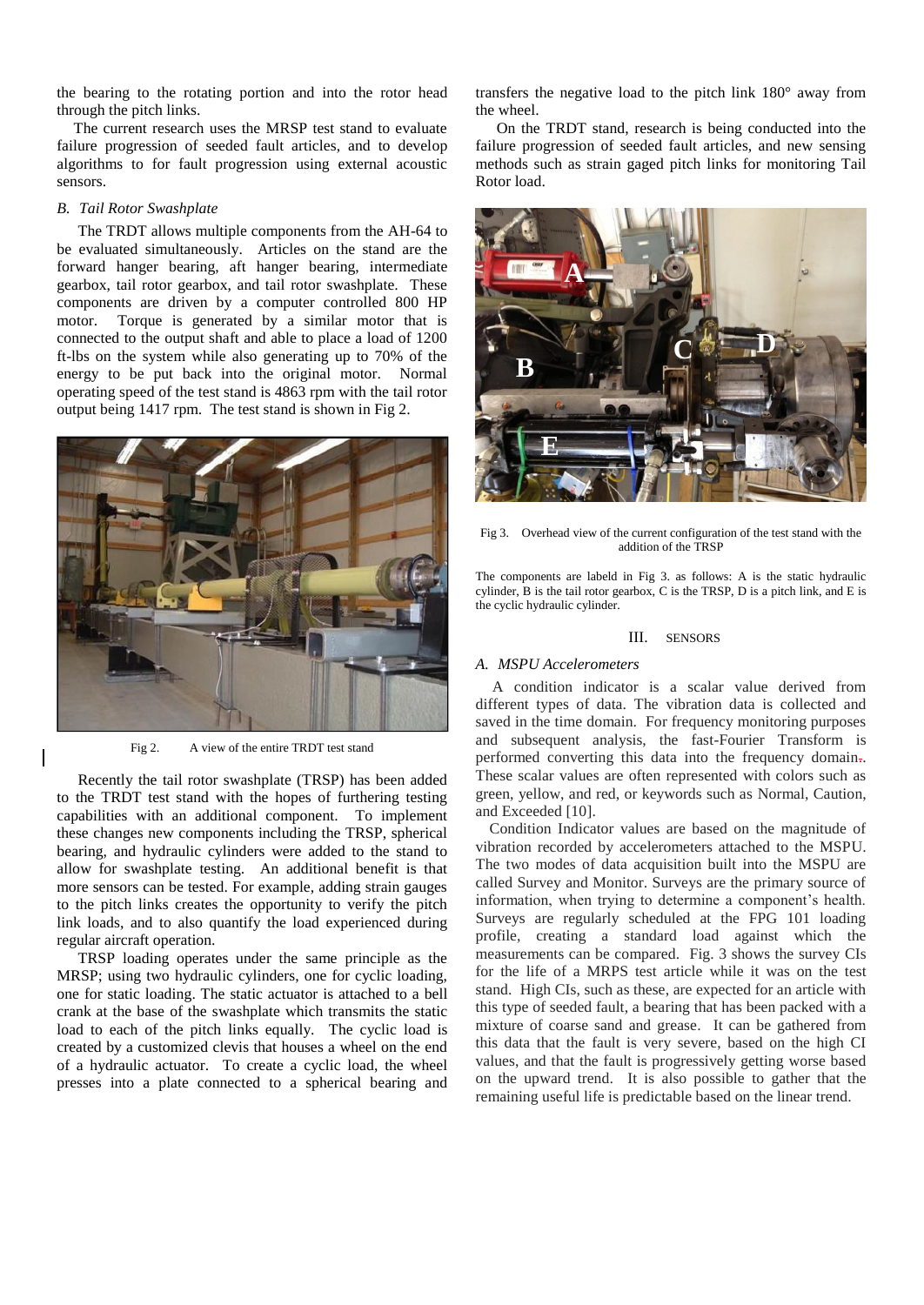Monitor CI data is taken at regular time intervals by the MSPU. A monitor CI is uses the same type of data collected for the survey CI, except the data is collected during cyclic loading instead of FPG101 loading.



## *1) Temperature*

Temperature is recorded on both test stands by thermocouples that are placed on the outside of each of bearing casing. They are used in conjunction with the information provided by the accelerometers to determine the condition of the article being evaluated. Bearing temperature monitoring is of limited value in case of a physical damage, since a noticeable temperature rise does not occur until there is significant damage. However, there are situations in which the damaged part does not vibrate enough to trigger a warning, but temperature rise will. These situations include improper installation or overload. [9]. The data from the thermocouples are collected in real time, enabling the operators to monitor temperature during the test run. A safety loop was created using this information. The stand is programed to alert the operator if the temperature passes a certain value, or increases at a higher than normal rate.

#### *2) Force*

Strain gauges were installed on the pitch links in order to measure the loads on the TRSP. Generating know loads by an 810 Material Tester System, the readings from the strain gauges were matched to a voltage value. Using this relationship, voltage values recorded during a test run could be translated and compared to expected load values. Respective equations on how these voltages are converted to strain are seen in Table 1.

| Table 9: Calibration Factor for Each Pitchlink<br>Table 1 |
|-----------------------------------------------------------|
|-----------------------------------------------------------|

|                    | Pitchlink 1 | Pitchlink 2 | Pitchlink 3 | Pitchlink 4 |
|--------------------|-------------|-------------|-------------|-------------|
| <b>Calibration</b> | $-9.3577x$  | 9.6459x     | 9.1859x     | 10.396x     |
| Factor             |             |             |             |             |

In order to obtain readings from the strain gauges, which are attached to a rotating component, a wireless transmitter was installed. The device transmits a signal to a receiver located in the control room so that the data can be seen in real time.

*3) Testing*

Most of the articles tested on the main rotor swashplate test stand are seeded fault articles while the remaining tested articles are field faulted. Table 1 shows different types of fault and the number of articles of each fault type tested. There are a few differences between the articles tested on the MRSP stand and the TRSP stand, as seen in the tables

TABLE II.Summary of the types of articles tested on the MRSP stand

| <b>Fault Type</b>              | No. of Articles             |
|--------------------------------|-----------------------------|
| Natural Fault                  |                             |
| Saltwater Injection            |                             |
| Acid Etching                   |                             |
| Heat-Quenching                 | 1                           |
| Loss of Grease                 | 4                           |
| <b>Coarse Sand Contaminant</b> | $\mathcal{D}_{\mathcal{L}}$ |
| <b>Broken Cage</b>             | 1                           |
| <b>Baseline</b>                | 2                           |
| Low Grease                     |                             |

TABLE III.Summary of the types of articles to be tested on the TRSP stand

| <b>Fault Type</b>   | No. of Articles |
|---------------------|-----------------|
| Saltwater Injection |                 |
| Acid Etching        |                 |
| Loss of Grease      |                 |
| <b>Baseline</b>     | 2               |
| Low Grease          |                 |

#### IV. RESULTS

The objective is to simulate the TRDT in the field as accurately as possible, including the external pressure applied through and on the TRSP. In order to create this external load, both the phase and magnitude need to be representative of the actual helicopter. The orientation of the pitch links around the swashplate can be seen in Figure 6. The magnitude of strain on a pitch link as it cycles around the swashplate is expected to be related to the phase separation between the pitch links, e.g. the two pitch links  $180^\circ$  apart should have the same magnitude but opposite sign.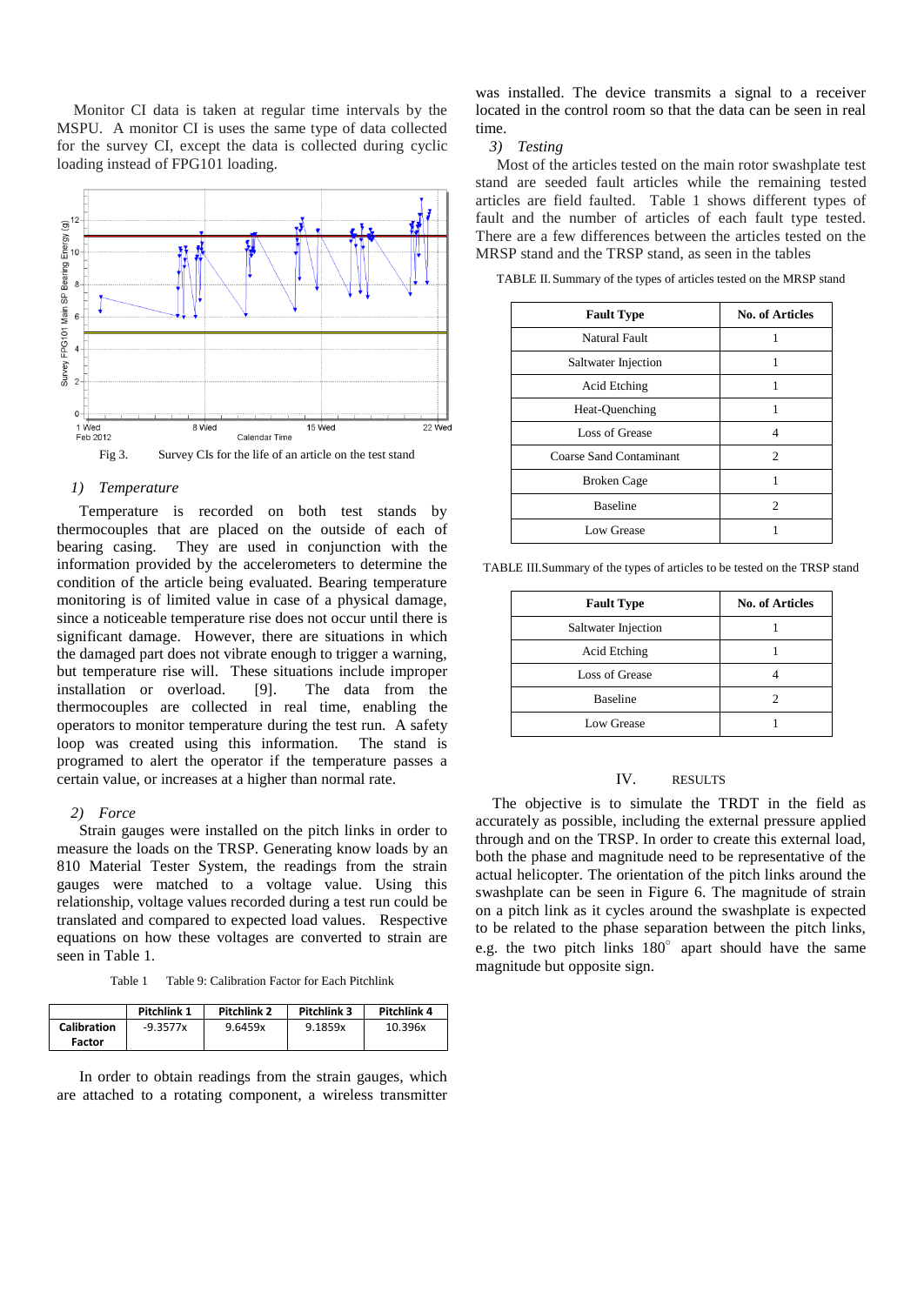

Fig 6. A drawing of the pitch link assembly as oriented on the TRSP

Figure 7 shows that the pitch links are in phase with one another, but do not meet the secondary requirement that they are the same magnitude, a graph depicting this is shown in Figure 8.



Fig 7. A graph of a load step showing phasing of the pitch links



Fig 8. An example of four pitch link values during a run

Since there is a difference in the strain reading, it is likely that this swashplate is faulted. Current tests on another tail rotor swashplate will compare results from both faulted and non-faulted articles. If the difference in expected and experimental strain persists there are two possibilities: either there is an outside factor on the test stand causing this variation in load or this variation is a result of swashplate construction.

#### IV. CONCLUSION

The creation of both tail rotor and main rotor swashplates has allowed USC to investigate possible field failures and explore new approaches to identifying condition indicators. Information obtained from the test stands promises to yield benefits during use in the field. These outcomes will be achieved by continuing to gather and analyzing data from multiple sensor types including accelerometers, thermocouples, and strain gauges. The test stands will also be used to develop future monitoring systems that do not diagnose a particular fault, but rather notify the maintainers whenever the condition is changing or abnormal [11]. Introducing new sensor such as strain gauges into the system not only allows verification that the load being experienced by the test stand swashplate is similar to the actual aircraft but may also prove to be an effective condition indicator (CI), allowing maintainers and engineers to rely on more than just accelerometers for condition-based maintenance data.

The University of South Carolina is a pioneer in rotorcraft testing because of the ability to adapt to different aircraft and senor configurations. The unique design of the TRDT stand and MRSP allows components from a range of rotorcraft, small to very large, to be tested with only minor modifications to the test stands. In addition to testing different types of articles, an over speed condition can be applied on the main rotor stand and an over torque condition on the tail rotor stand to simulate extreme conditions the air craft may undergo during flight. Examples of new sensor technology are wireless strain gauges on the TRSP stand and sound recordings of the MRSP stand. By using advanced data collection methods signals from the stand's sensors can be combined to get the most efficiency out of the information possible, eliminating any surplus data. As a result of testing and data analysis, the goal is to reduce maintenance costs by eliminating unwarranted component change outs, and increase the readiness the fleet by reducing the amount time spent on unnecessary aircraft maintenance. These new additions to the stand will provide beneficial data that can be used for refinement of condition indicators for the furthering of condition-based maintenance goals.

#### V. ACKNOWLEDGMENGTS

Both test stands were built and designed by the University of South Carolina, with fabrication help from the USC machine shop. This research was performed in support of the continued improvement of Condition-Based Maintenance